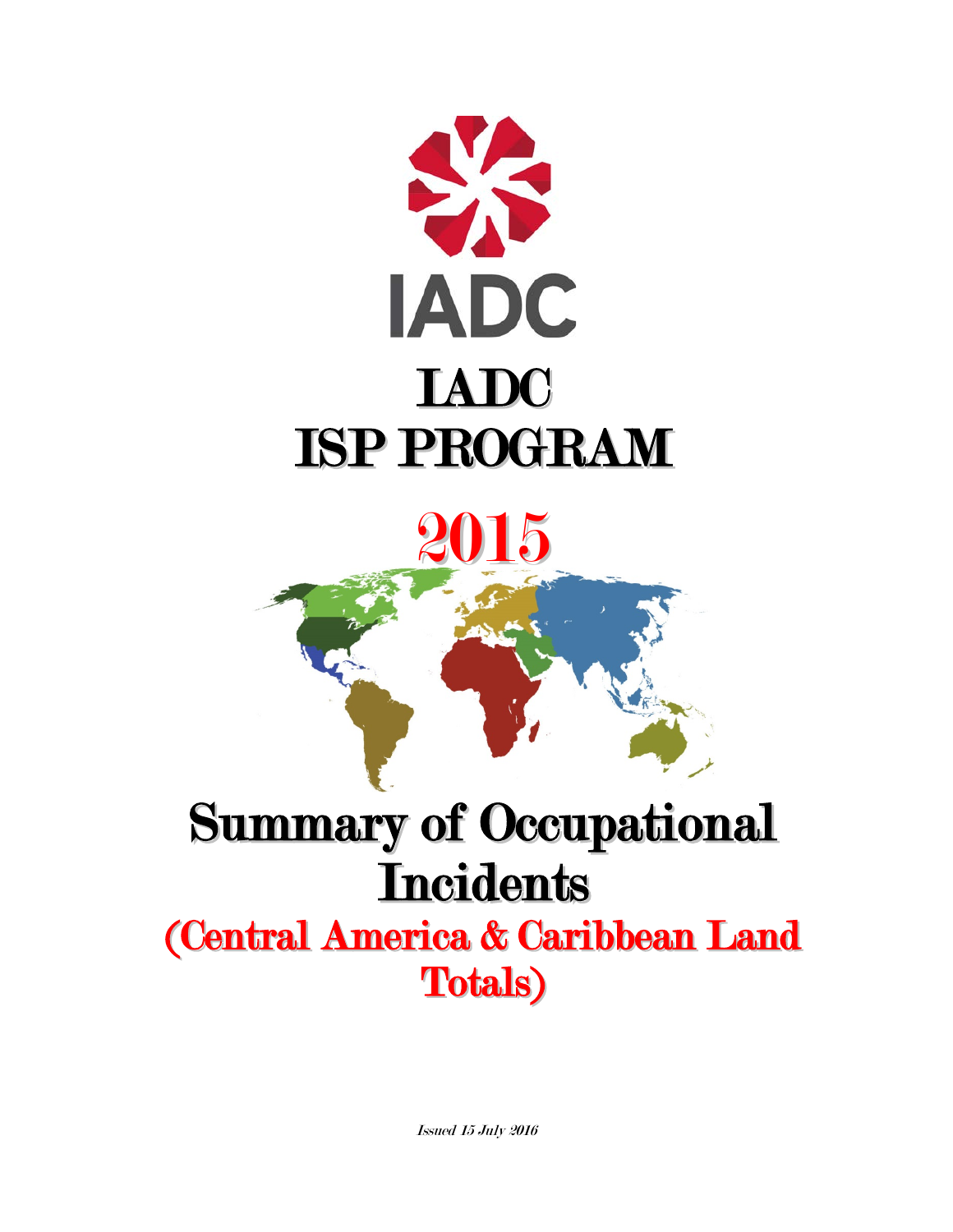

# Table of Contents

**(Table of Contents is Hyperlinked, Just click on Topic & go)**

| Central America & CaribbeanLand Total Incidence Rates vs Man-hours (Figure 1)  1               |
|------------------------------------------------------------------------------------------------|
|                                                                                                |
| Central America & Caribbean Land Total Lost Time Incidents by Month (Chart 1)                  |
| Central America & Caribbean Land Total Recordable Incidents by Month (Chart 2) 3               |
| Central America & Caribbean Land Total Lost Time Incidents by Occupation (Chart 3) 4           |
| Central America & Caribbean Land Total Recordable Incidents by Occupation (Chart 4) 5          |
| Central America & Caribbean Land Total Lost Time Incidents by Body Part (Chart 5) 6            |
| Central America & Caribbean Land Total Recordable Incidents by Body Part (Chart 6)             |
| Central America & Caribbean Land Total Lost Time Incidents by Incident Type (Chart 7) 8        |
| Central America & Caribbean Land Total Recordable Incidents by Incident Type(Chart 8) 9        |
| Central America & Caribbean Land Total Lost Time Incidents by Equipment (Chart 9) 10           |
| Central America & Caribbean Land Total Recordable Incidents by Equipment (Chart 10)  11        |
| Central America & Caribbean Land Total Lost Time Incidents by Operation (Chart 11) 12          |
| Central America & Caribbean Land Total Recordable Incidents by Operation (Chart 12) 13         |
| Central America & Caribbean Land Total Lost Time Incidents by Location (Chart 13) 14           |
| Central America & Caribbean Land Total Recordable Incidents by Location (Chart 14)  15         |
| 16. Central America & Caribbean Land Total Lost Time Incidents by Time in Service(Chart 15) 16 |
| Centrla America & Caribbean Land Total Recordable Incidents by Time in Service(Chart 16) 17    |
| Central America & Carribean Land Total Lost Time Incidents by Time of Day (Chart 17) 18        |
| 19 Central America & Carribbean Land Total Recordable Incidents by Time of Day (Chart 18)      |
| 20 Central America & Carribbean Land Total Lost Time Incidents by Age (Chart 19)               |
| Central America & Carribbean Land Total Recordable Incidents by Age (Chart 20) 21              |
| IADC 2015 CENTRAL AMERICA & CARIBBEAN LAND PARTICIPANT DETAIL BY CATEGORY (TABLE 2) 22         |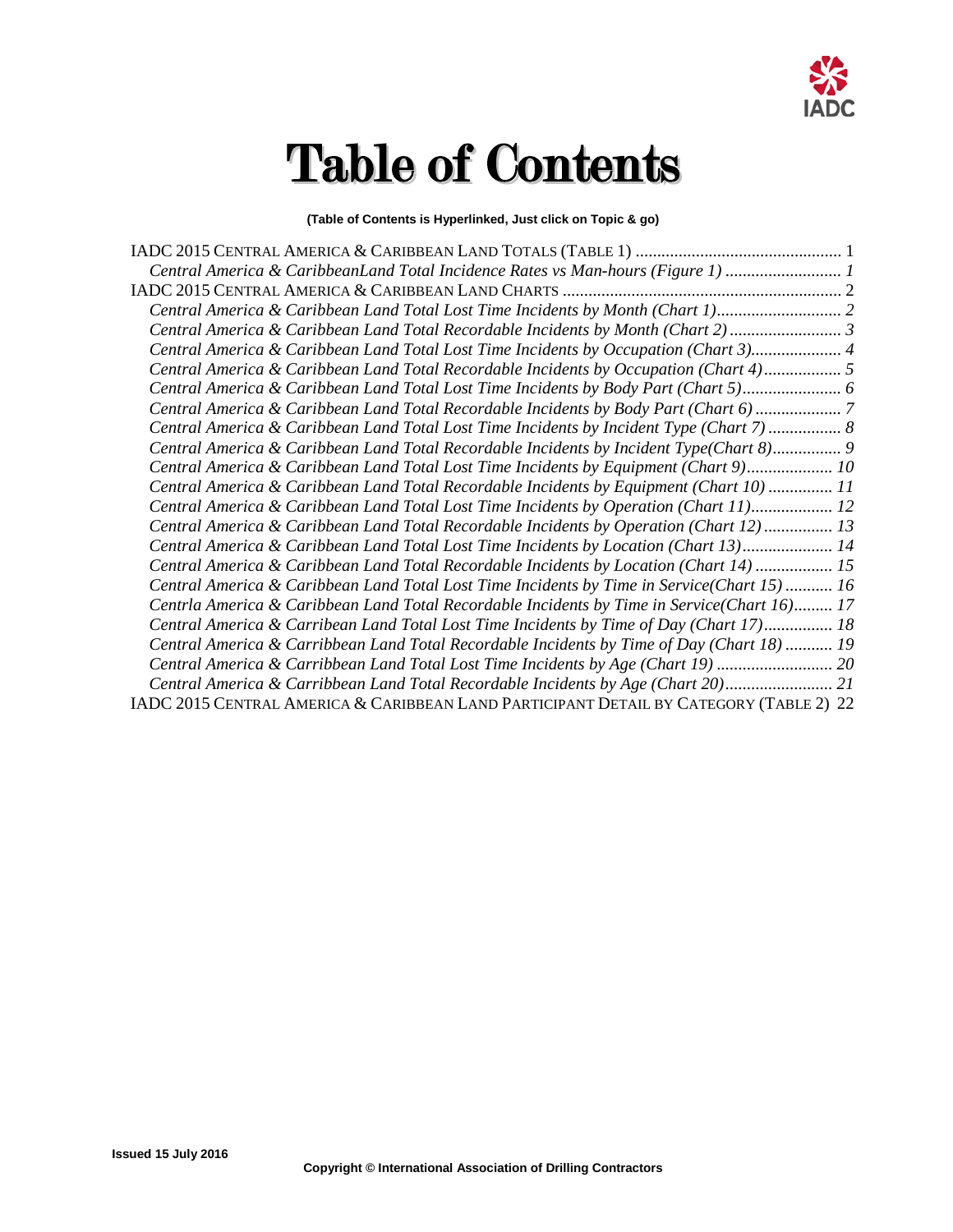

# <span id="page-2-0"></span>**IADC 2015 Central America & Caribbean Land Totals (Table 1)**

|                                          | Total     |
|------------------------------------------|-----------|
| <b>Total Manhours</b>                    | 3,659,272 |
| <b>Total Medical Treatment Incidents</b> | 9         |
| <b>Total Restricted Work Incidents</b>   | 2         |
| <b>Total Lost Time Incidents</b>         | 18        |
| <b>Total Fatalities</b>                  | 0         |
| <b>Total Recordables</b>                 | 29        |
| <b>MTO Incidence Rate</b>                | 0.49      |
| <b>RWC Incidence Rate</b>                | 0.11      |
| <b>LTI Incidence Rate</b>                | 0.98      |
| <b>LTI Frequency Rate</b>                | 4.92      |
| <b>DART Incidence Rate</b>               | 1.09      |
| <b>DART Frequency Rate</b>               | 5.47      |
| Recordable Incidence Rate                | 1.59      |
| <b>Recordable Frequency Rate</b>         | 7.93      |

#### **Companies Reporting: Land – 6**

Medical Treatment Incidence Rate = MTOs X 200,000 Restricted Work Incidence Rate = RWCs X 200,000 Lost Time Incidence Rate = LTIs + FTLs X 200,000 Lost Time Frequency Rate = LTIs + FTLs X 1,000,000<br>DART Incidence Rate = LTIs + RWC X 200,000 DART Frequency Rate = LTIs + RWC X 1,000,000 DART Incidence Rate = LTIs + RWC X 200,000 DART Frequency Rate = LTIs + RWC X 1,000,000<br>Recordable Incidence Rate = RCRD X 200,000 Recordable Frequency Rate = RCRD X 1,000,000

Recordable Frequency Rate = RCRD X 1,000,000

<span id="page-2-1"></span>

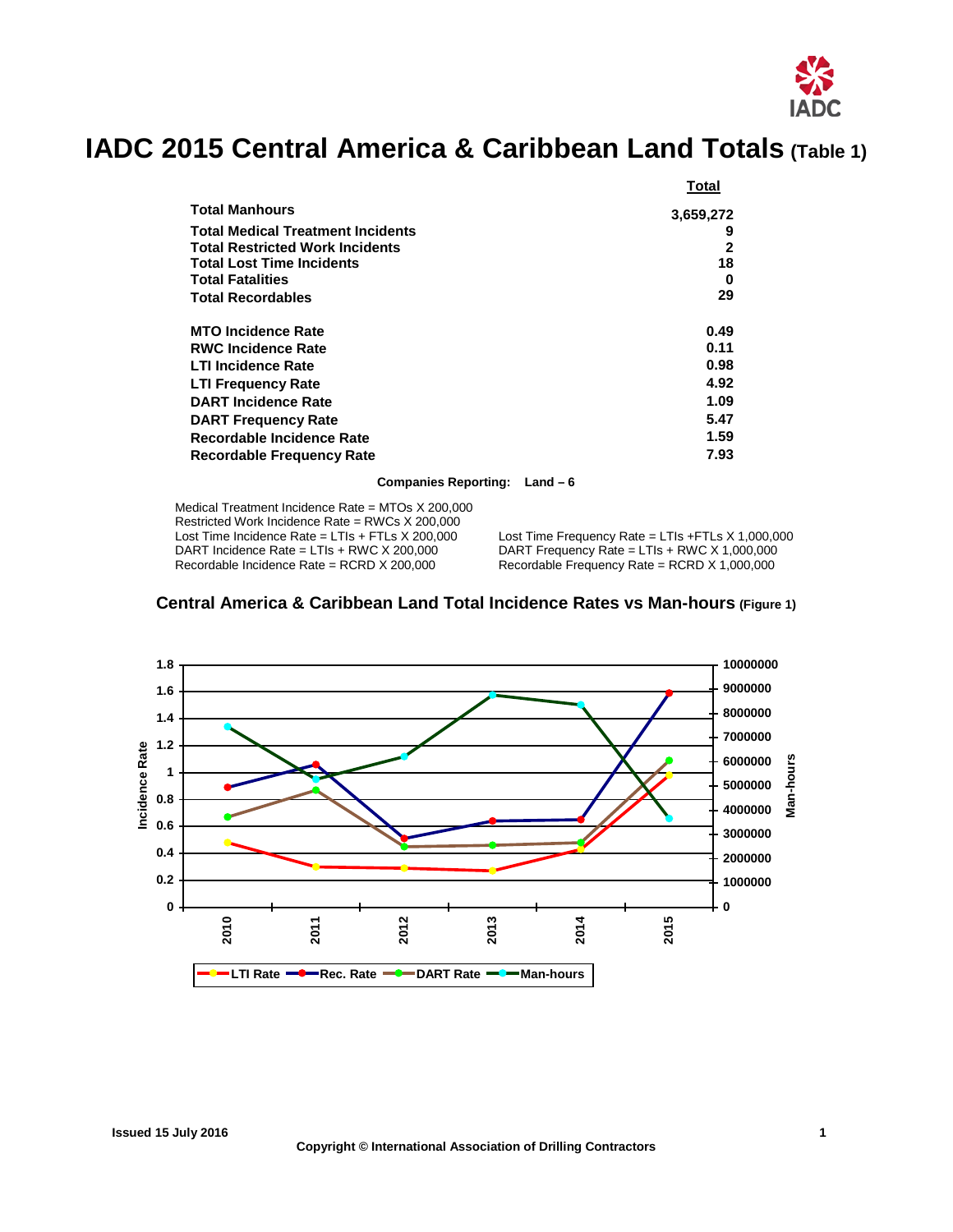

#### **IADC 2015 Central America & Caribbean Land Charts Central America & Caribbean Land Total Lost Time Incidents by Month (Chart 1) Based on 18 Incidents**

<span id="page-3-1"></span><span id="page-3-0"></span>

**2**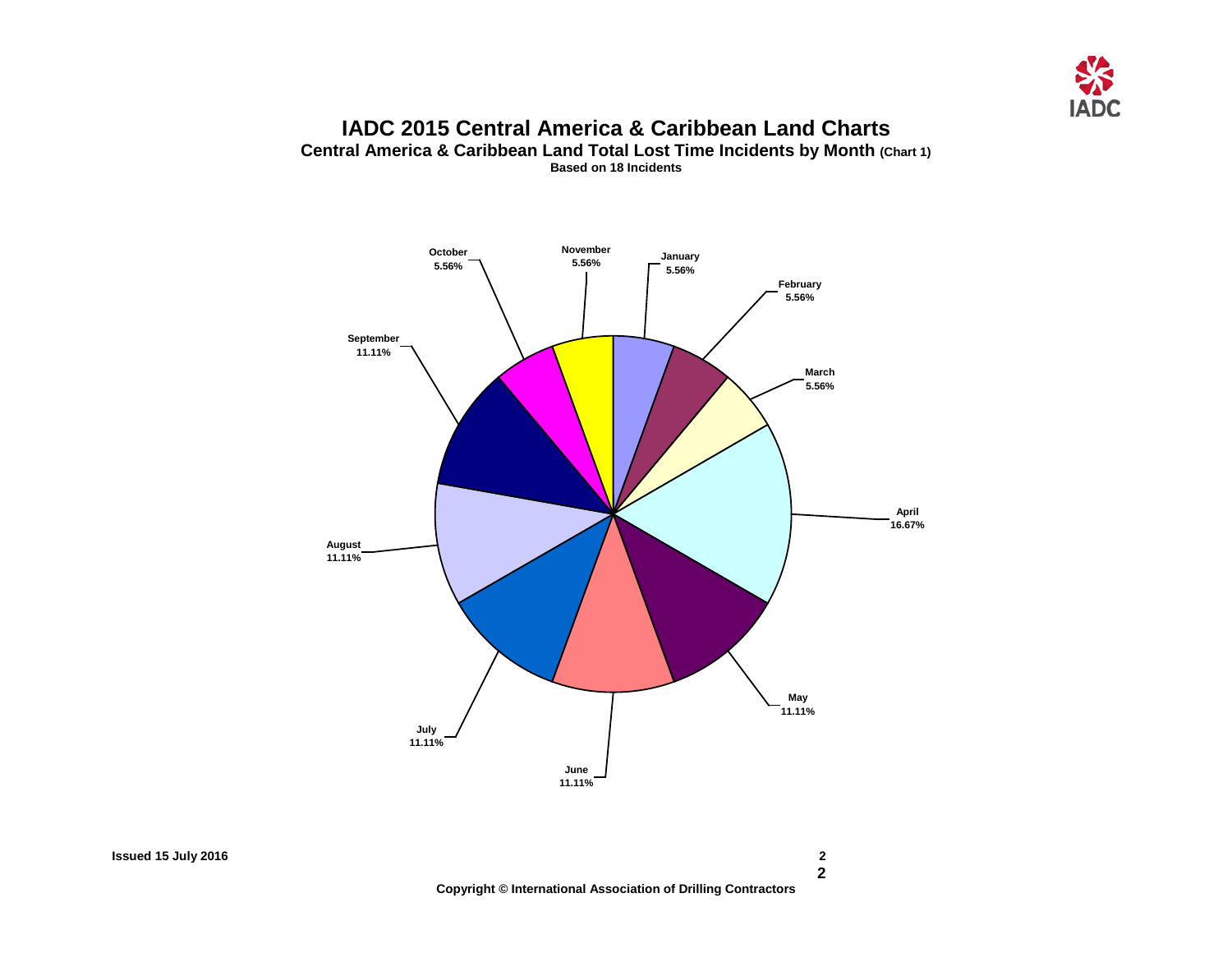

### <span id="page-4-0"></span>**January 3.33% February 3.33% March 3.33% April 16.67% May 16.67% June 13.33% July 10.00% August 6.67% September 13.33% October 6.67% November 3.33% December 3.33%**

#### **Central America & Caribbean Land Total Recordable Incidents by Month (Chart 2) Based on 30 Incidents**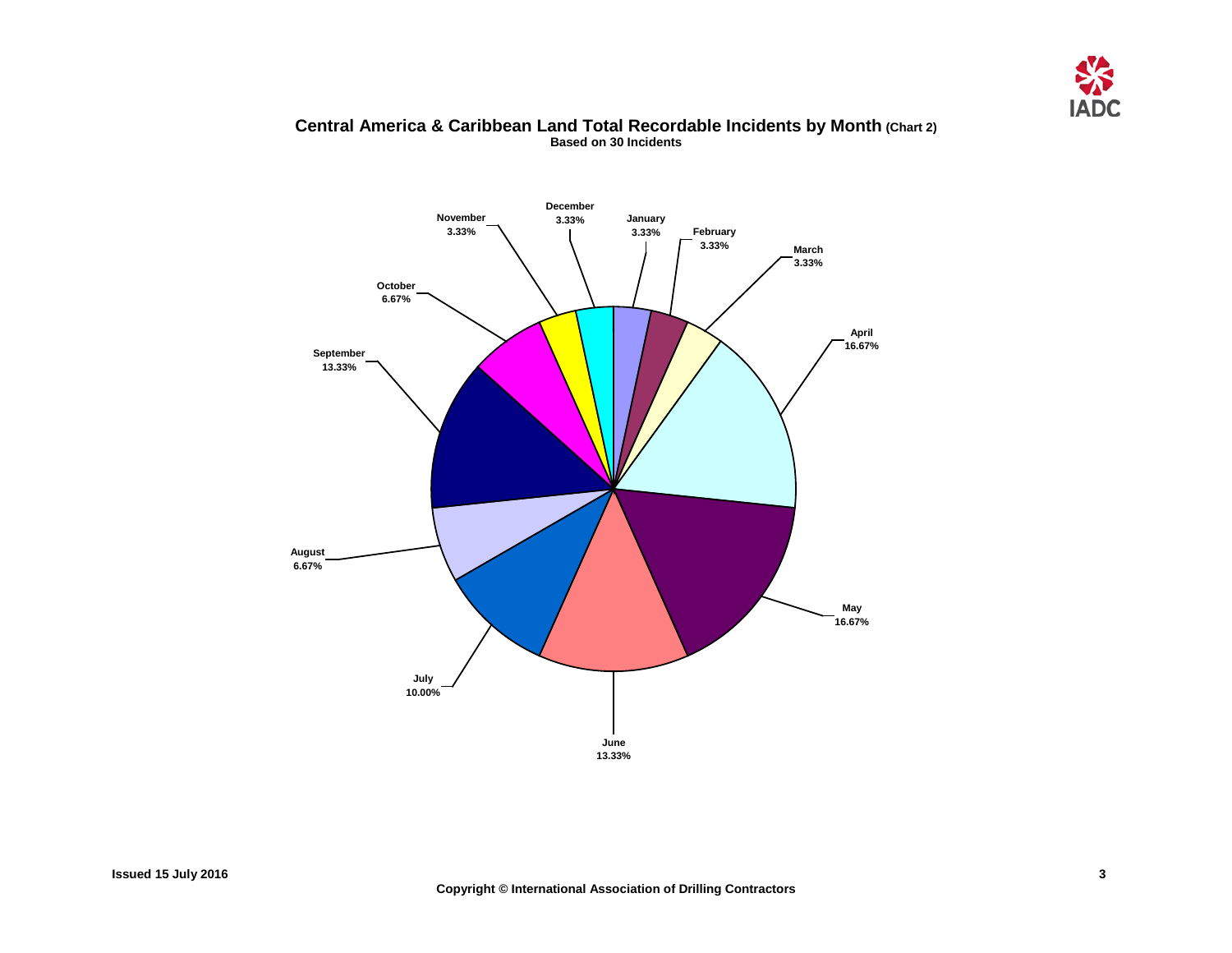

#### **Central America & Caribbean Land Total Lost Time Incidents by Occupation (Chart 3) Based on 18 Incidents**

<span id="page-5-0"></span>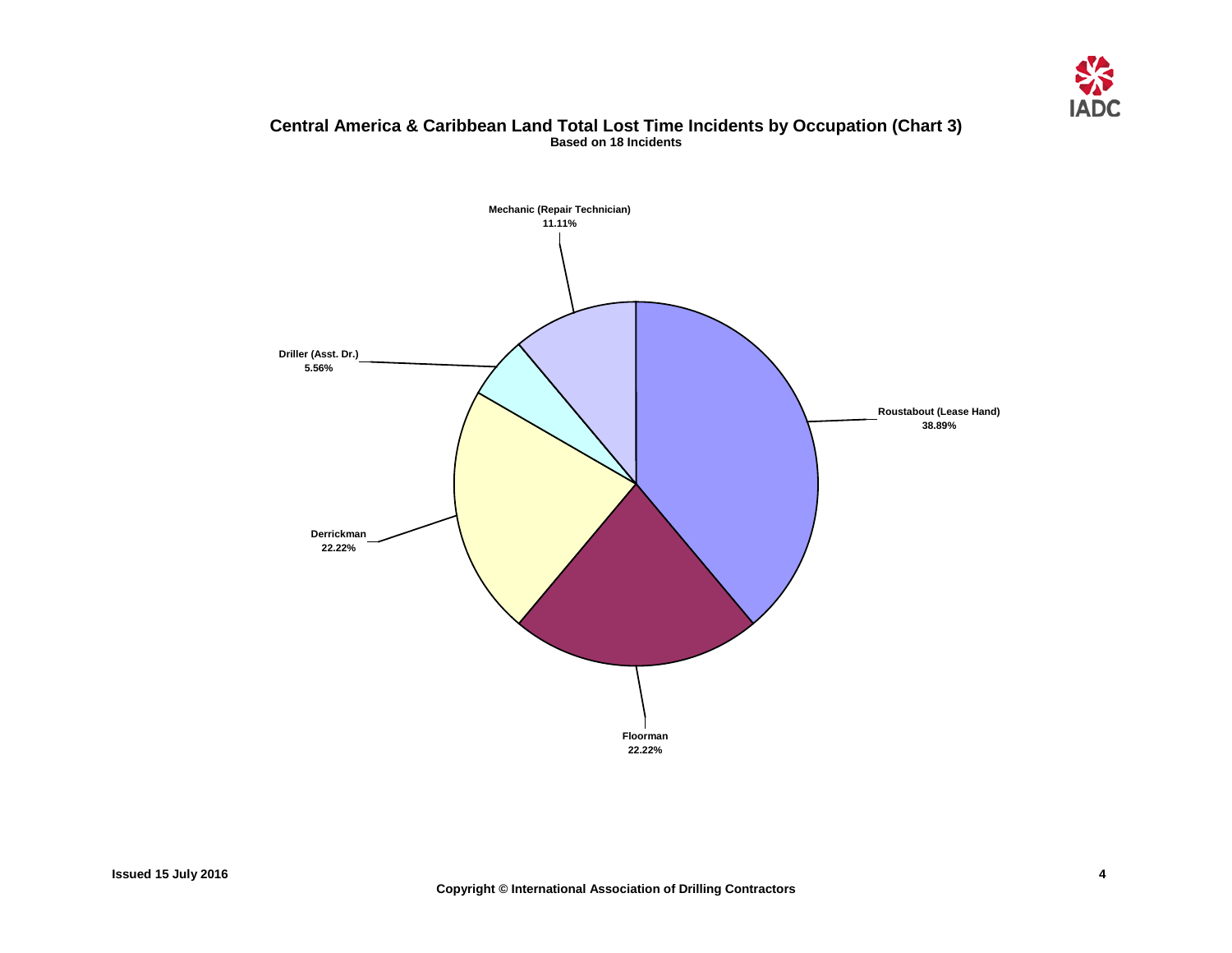

#### **Central America & Caribbean Recordable Incidents by Occupation (Chart 4) Based on 30 Incidents**

<span id="page-6-0"></span>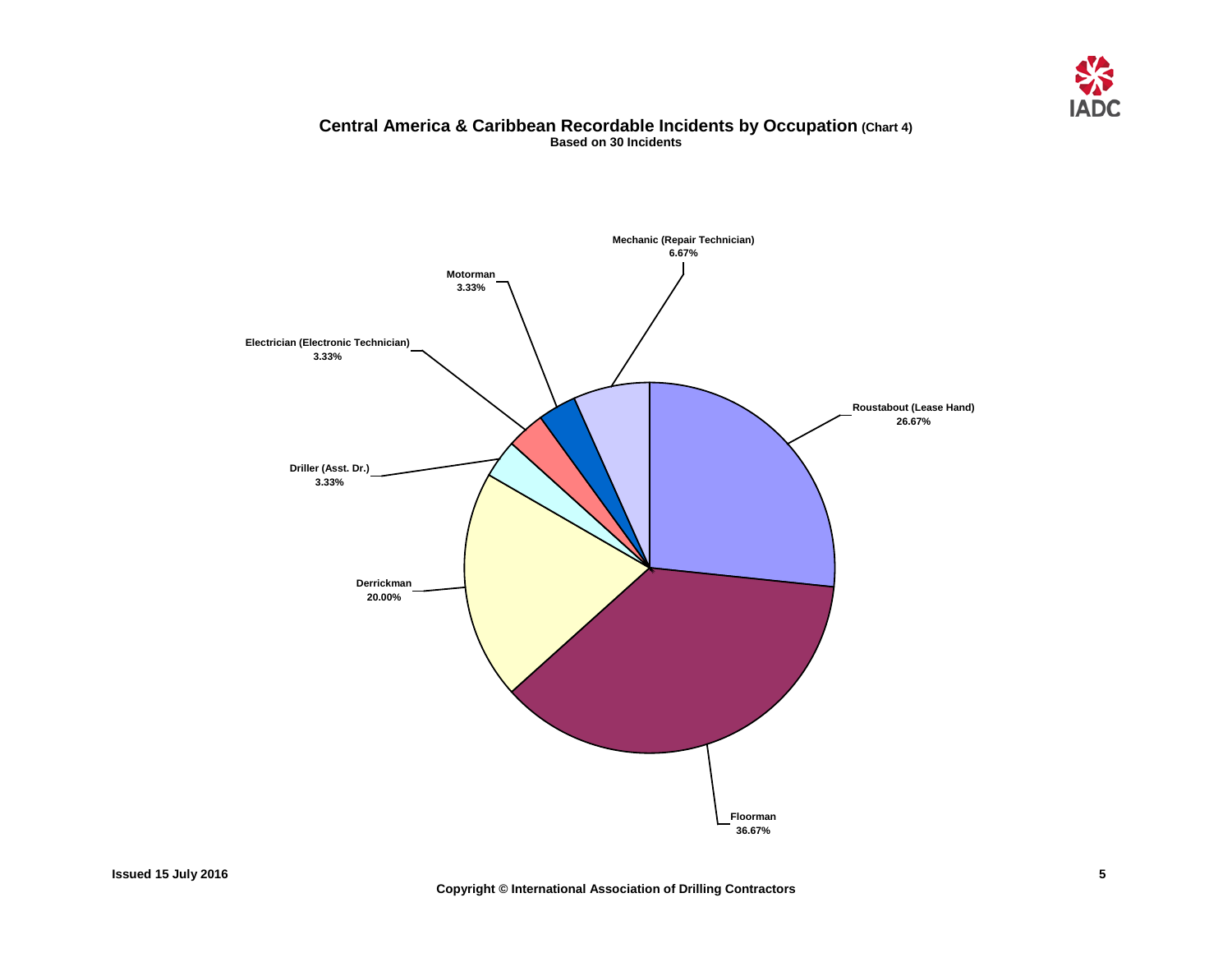

#### **Central America & Caribbean Land Total Lost Time Incidents by Body Part (Chart 5) Based on 18 Incidents**

<span id="page-7-0"></span>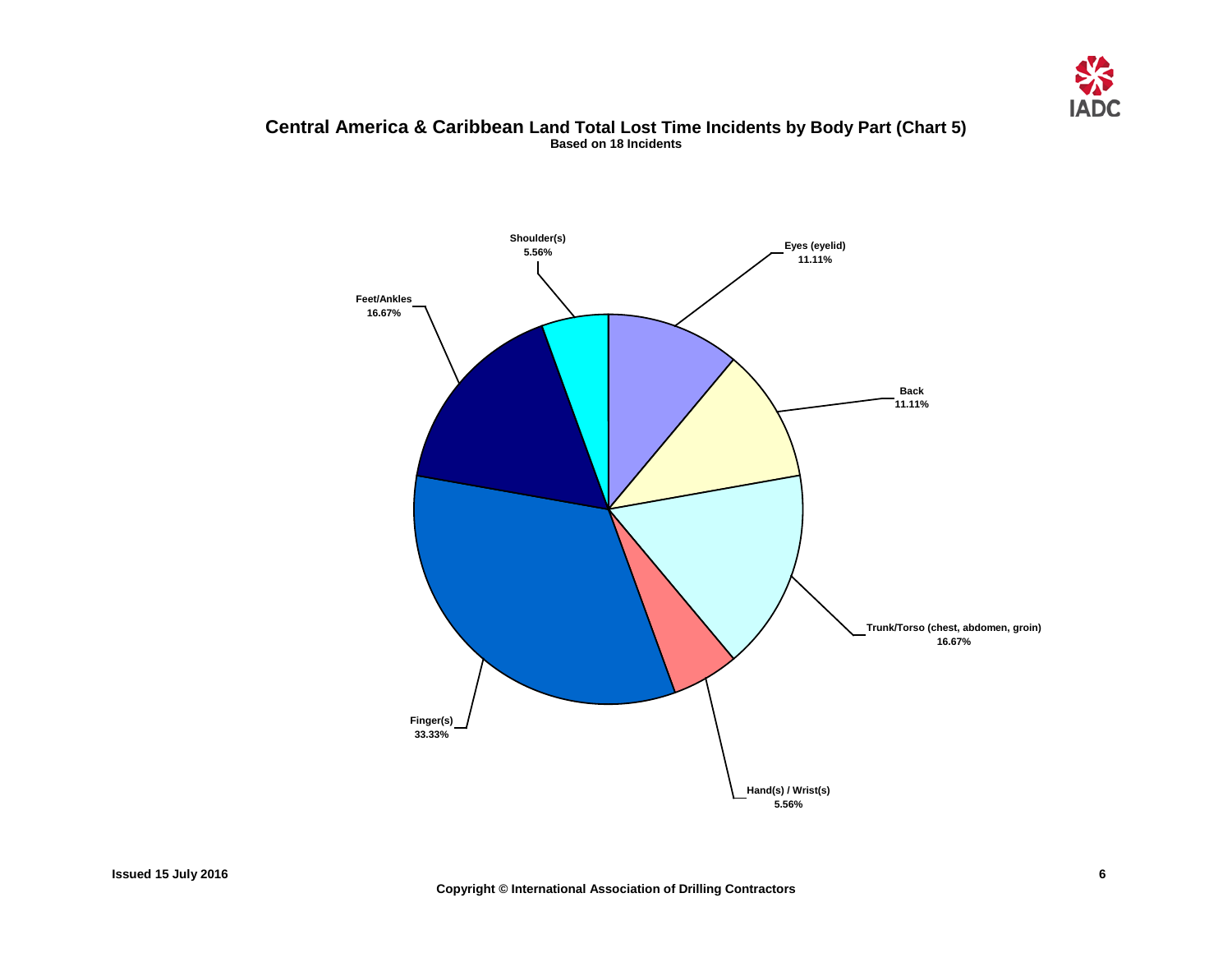

## <span id="page-8-0"></span>**Elbow(s) 3.33% Knee(s) 3.33% Shoulder(s) 3.33% Feet/Ankles 10.00% Finger(s) 26.67% Hand(s) / Wrist(s) 13.33% Trunk/Torso (chest, abdomen, groin) 20.00% Back 6.67% Head 6.67% Eyes (eyelid) 6.67%**

#### **Central America & Caribbean Land Total Recordable Incidents by Body Part (Chart 6) Based on 30 Incidents**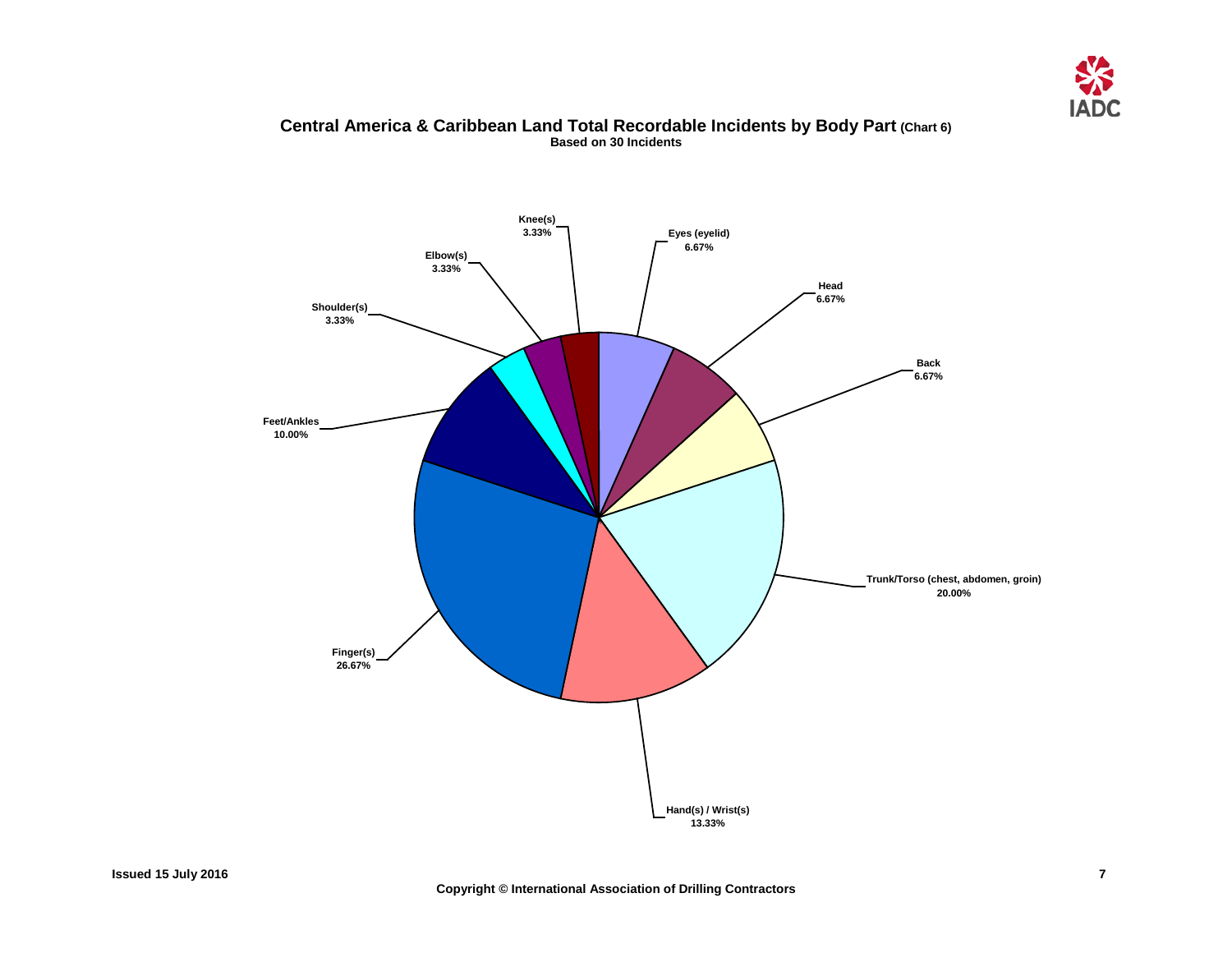

#### **Central America & Caribbean Land Total Lost Time Incidents by Incident Type (Chart 7) Based on 18 Incidents**

<span id="page-9-0"></span>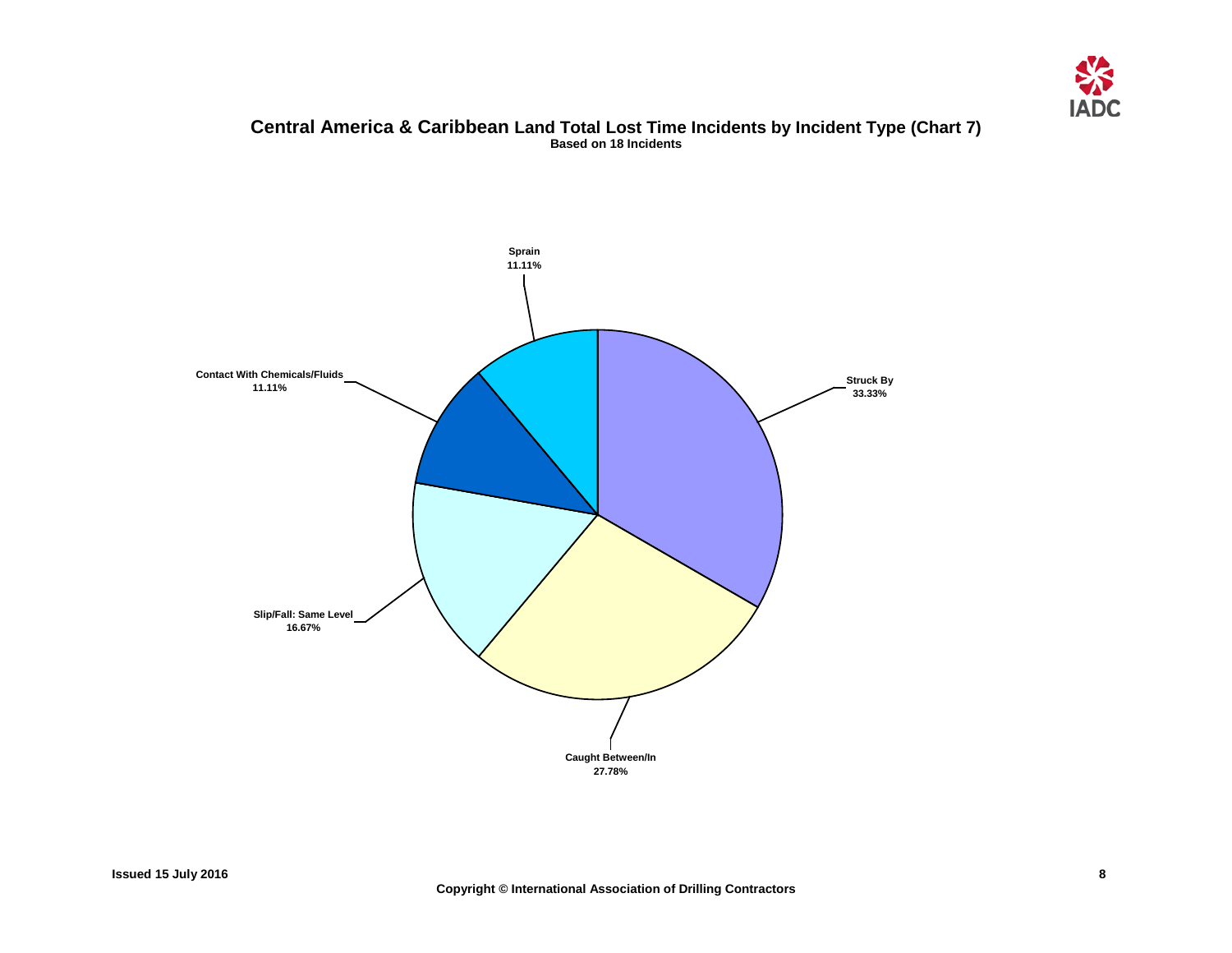

#### **Central America & Caribbean Land Total Recordable Incidents by Incident Type (Chart 8) Based on 30 Incidents**

<span id="page-10-0"></span>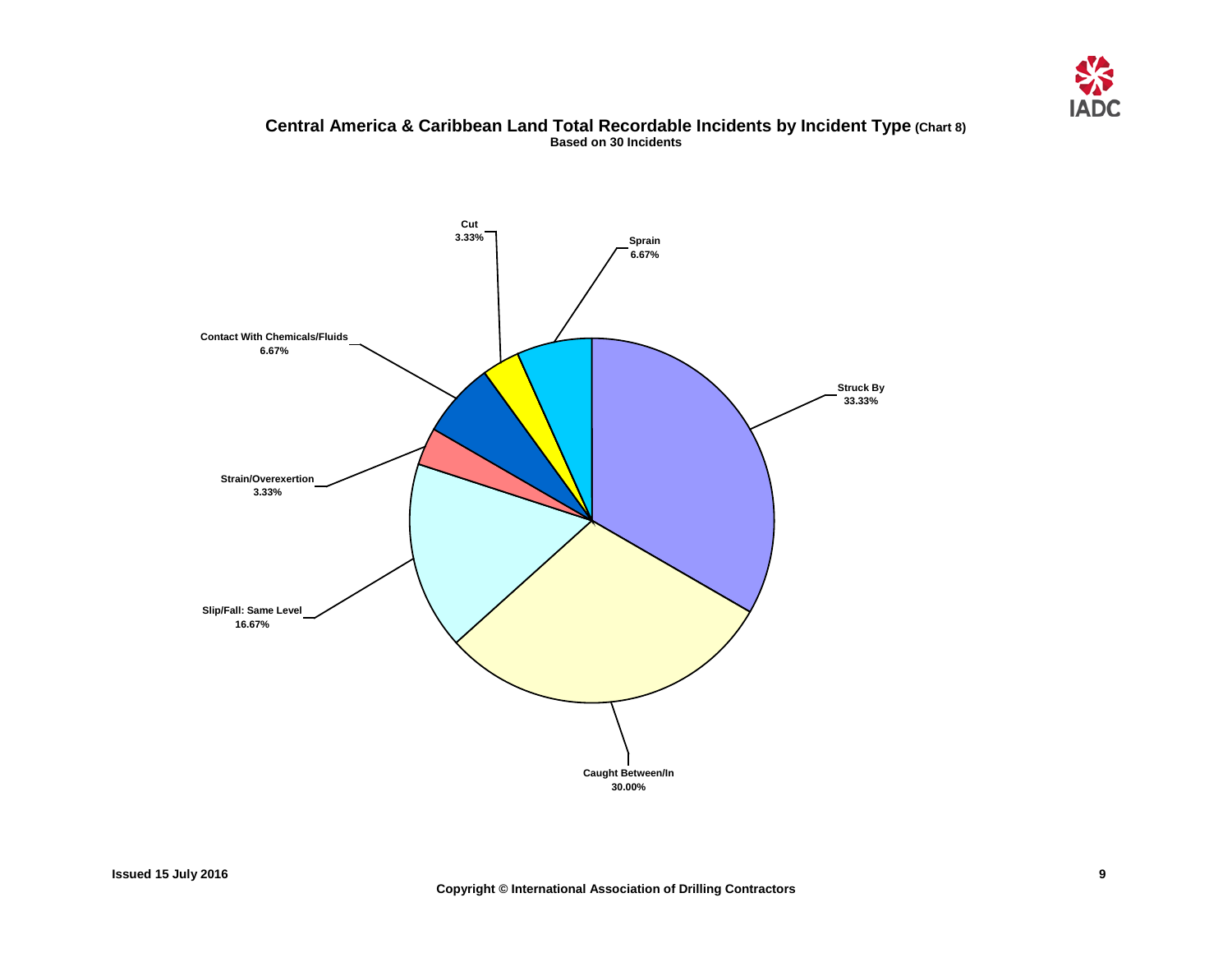

#### **Central America & Caribbean Land Total Lost Time Incidents by Equipment (Chart 9) Based on 11 Incidents**

<span id="page-11-0"></span>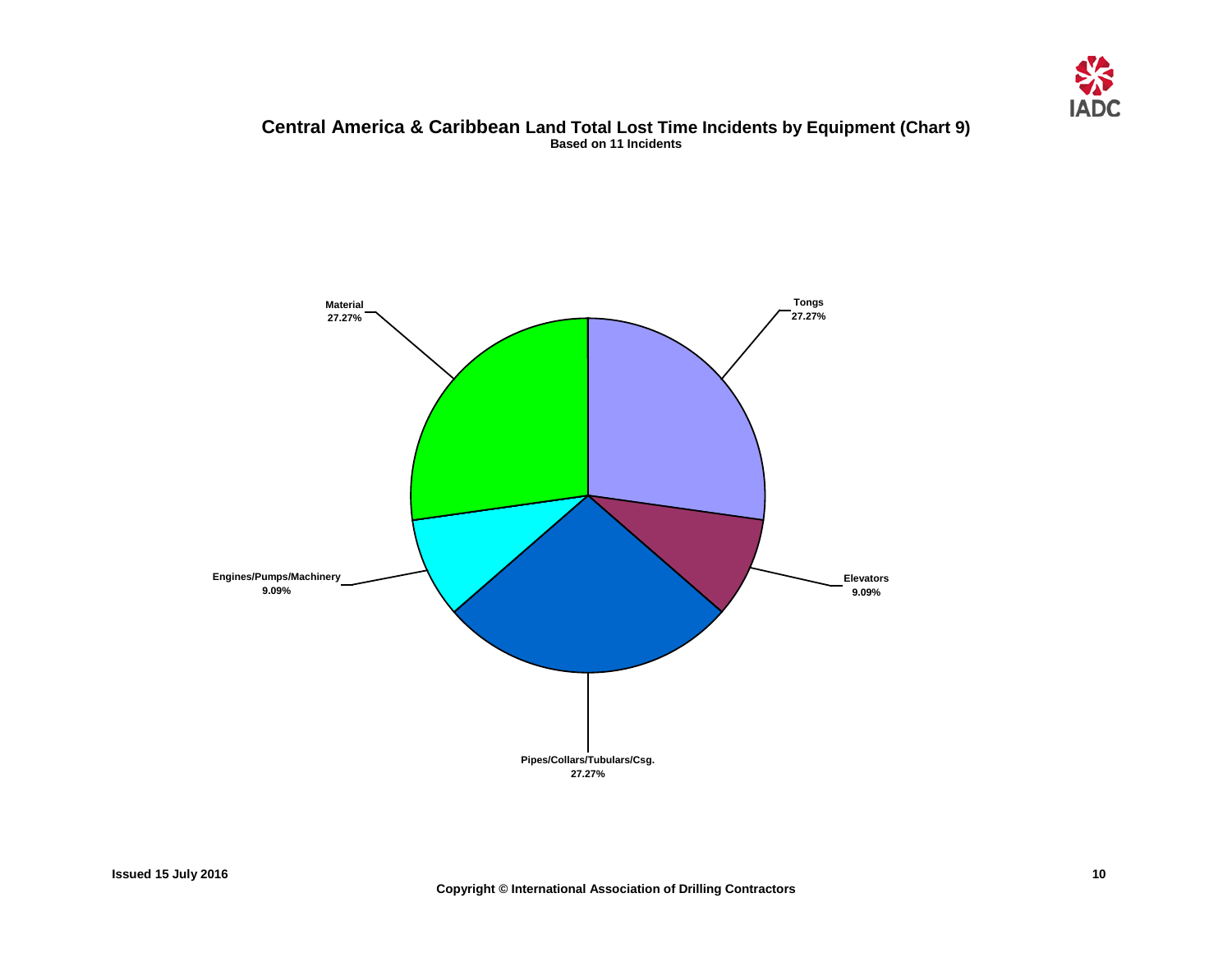

<span id="page-12-0"></span>

#### **Central America & Caribbean Land Total Recordable Incidents by Equipment (Chart 10) Based on 22 Incidents**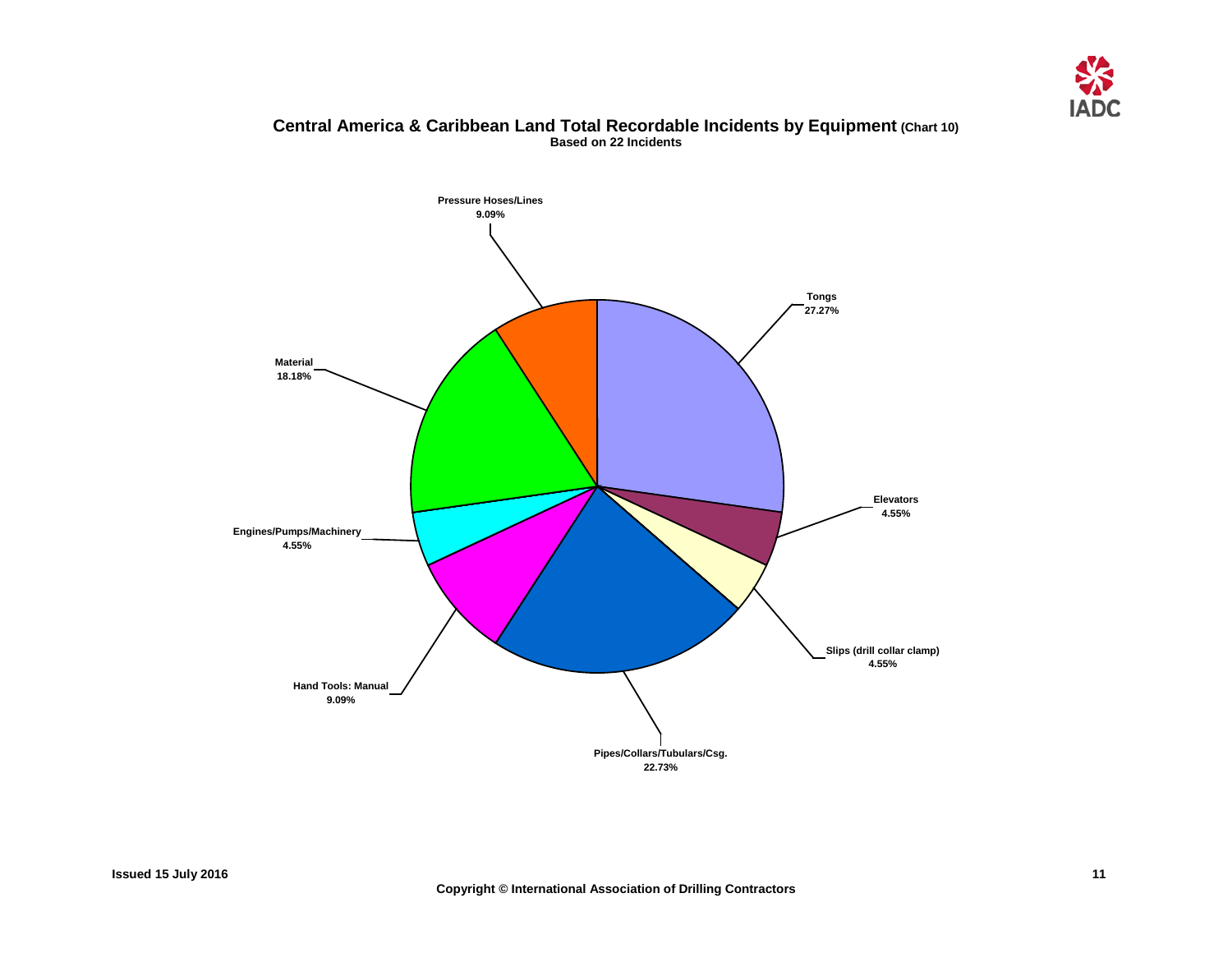

#### **Central America & Caribbean Land Total Lost Time Incidents by Operation (Chart 11) Based on 17 Incidents**

<span id="page-13-0"></span>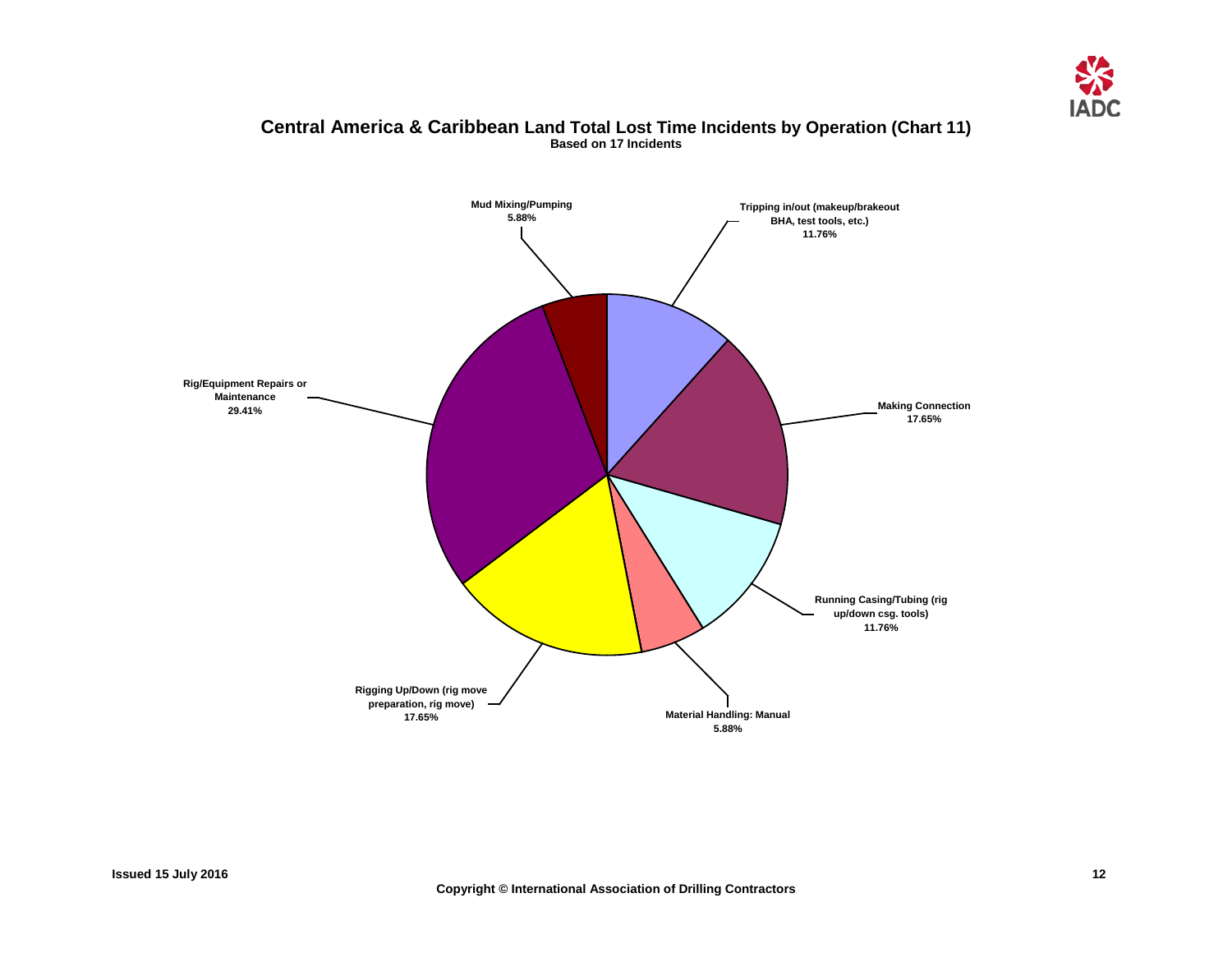

#### **Central America & Caribbean Land Total Recordable Incidents by Operation (Chart 12) Based on 29 Incidents**

<span id="page-14-0"></span>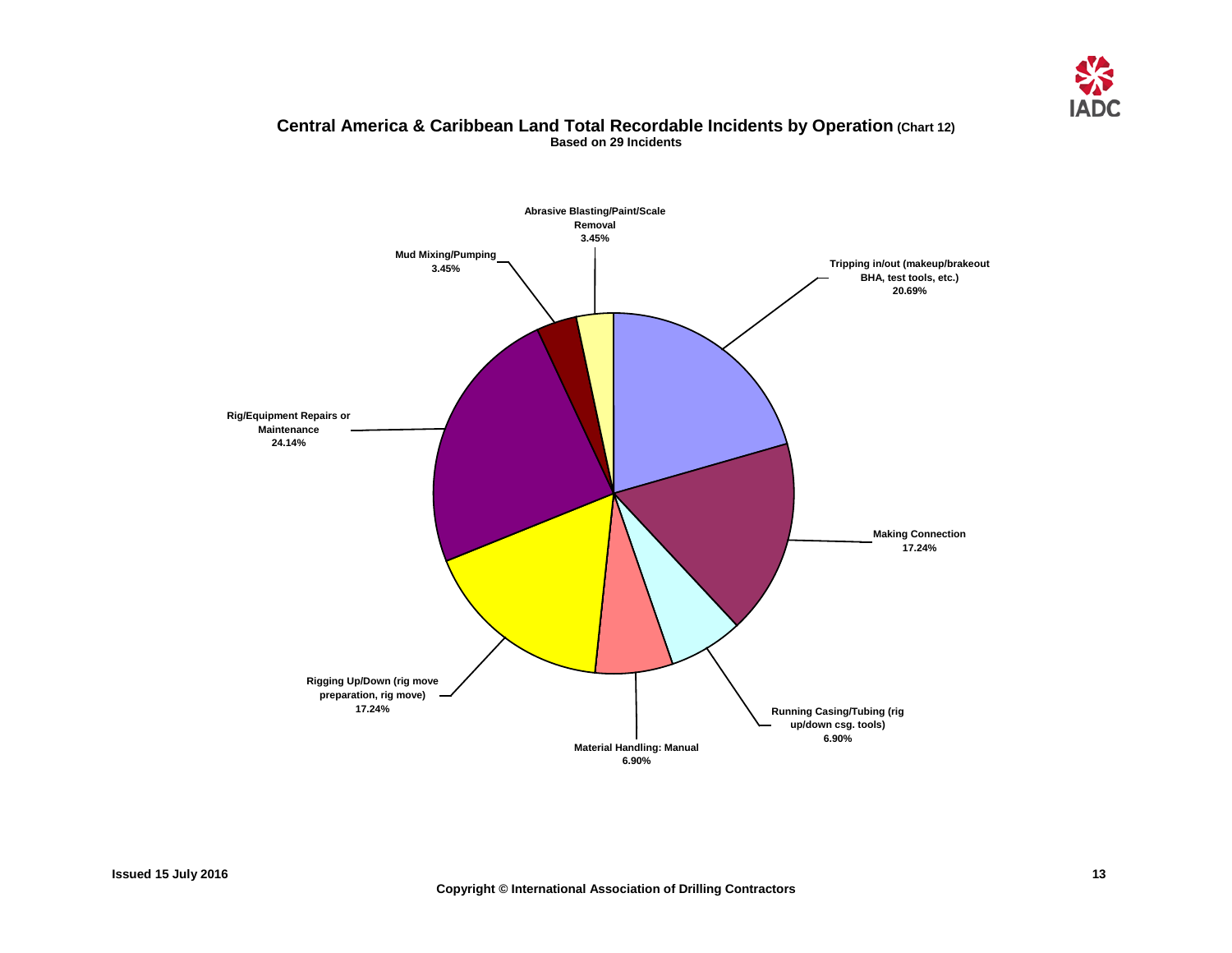

### <span id="page-15-0"></span>**Catwalk/V-door 5.88% Derrick/Mast (crown, monkey/stabbing board, a-frame) 11.76% Mud Mixing Tank/Area 11.76% Mud Pits/Tanks 5.88% Engine Room/Generator Room 5.88% Rig Pad/Rig Decks 5.88% Mud Pump Room 5.88% Rig Floor (rotary, pipe set back area) 41.18% Living / Camp Areas / Accommodations 5.88%**

#### **Central America & Caribbean Land Total Lost Time Incidents by Location (Chart 13) Based on 17 Incidents**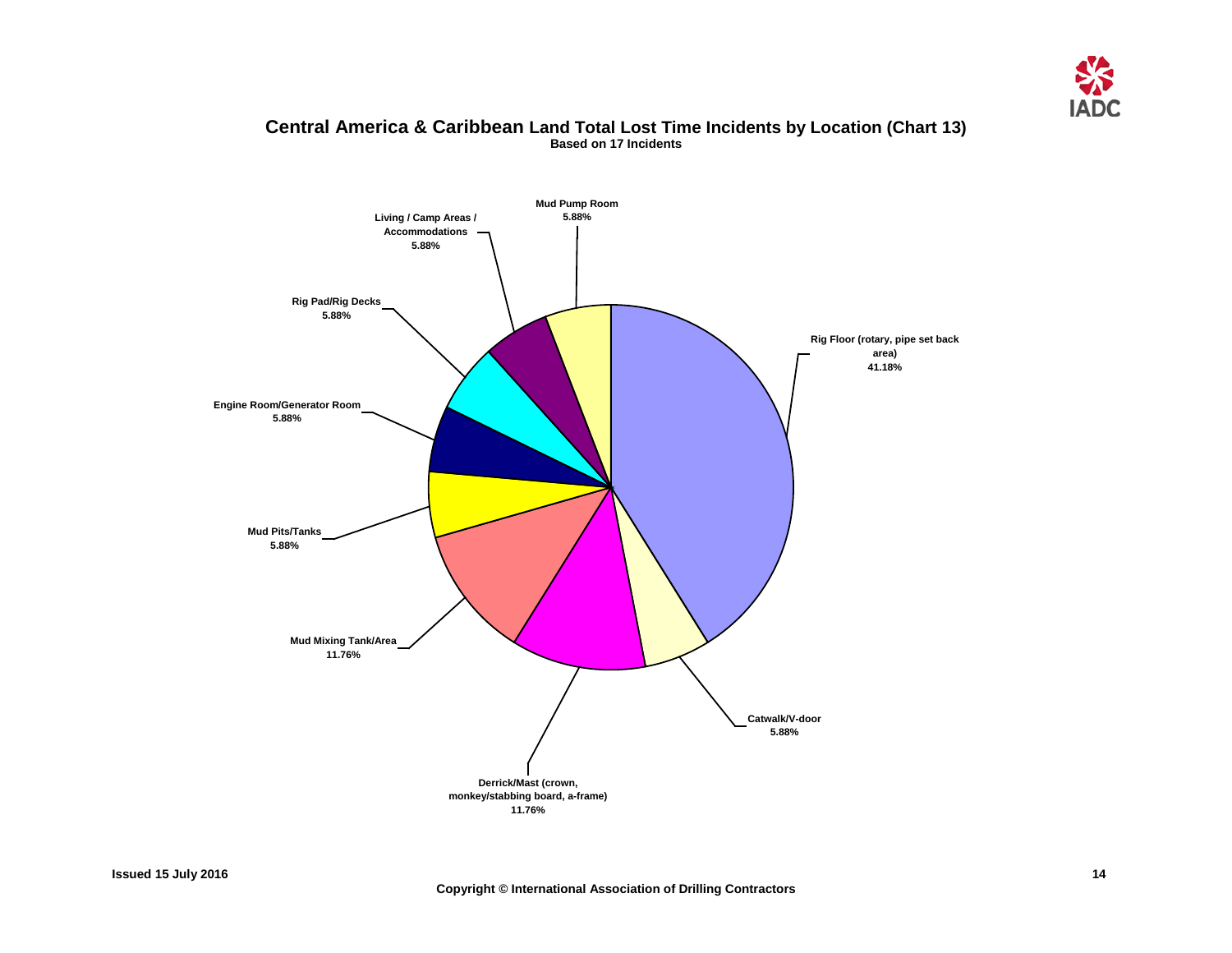

<span id="page-16-0"></span>

#### **Central America & Caribbean Land Total Recordable Incidents by Location (Chart 14) Based on 29 Incidents**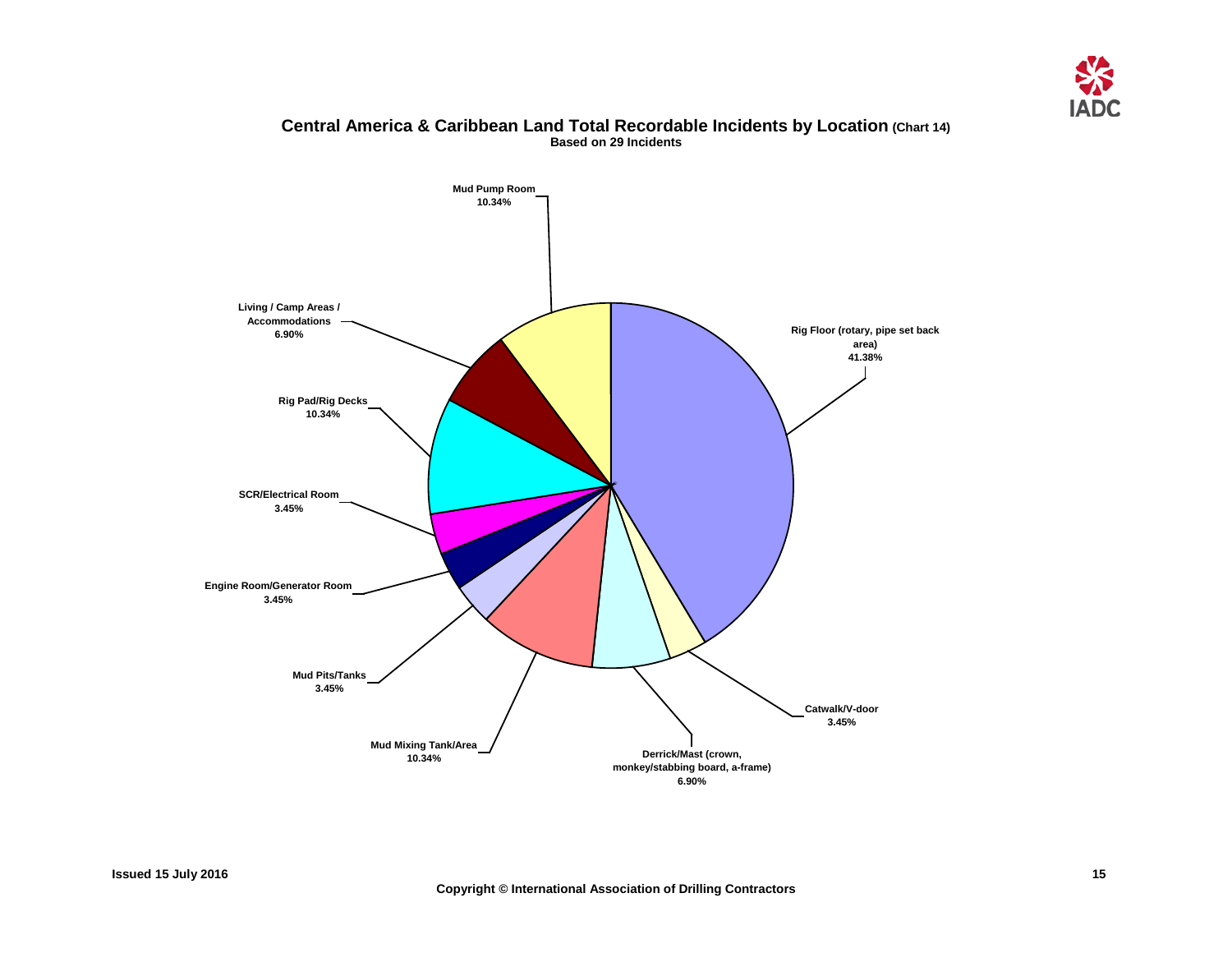

#### <span id="page-17-0"></span>**Central America & Caribbean Land Total Lost Time Incidents by Time in Service (Chart 15) Based on 18 Incidents**

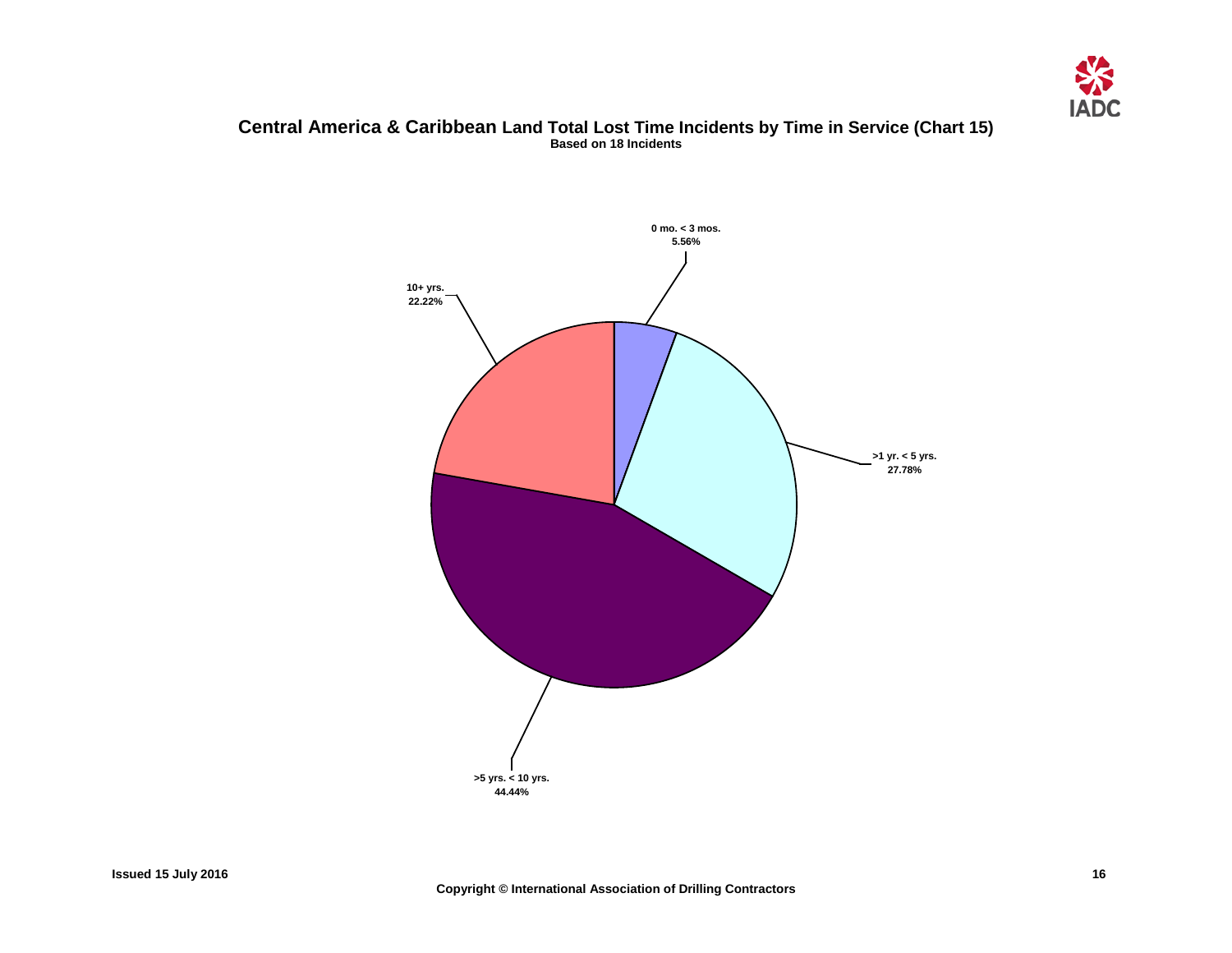

#### **Central America & Caribbean Land Total Recordable Incidents by Time in Service (Chart 16) Based on 30 Incidents**

<span id="page-18-0"></span>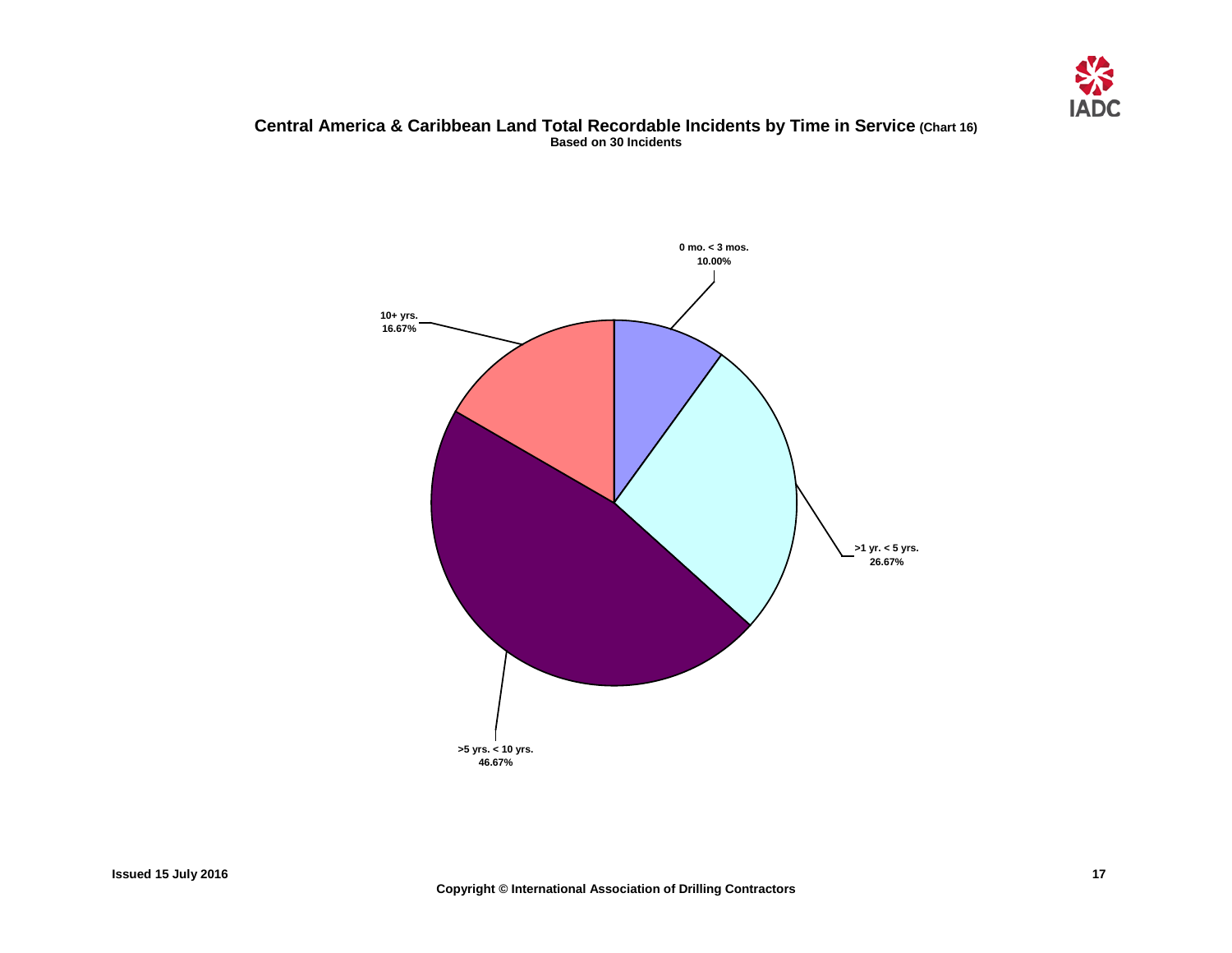

#### **Central America & Caribbean Land Total Lost Time Incidents by Time of Day (Chart 17) Based on 18 Incidents**

<span id="page-19-0"></span>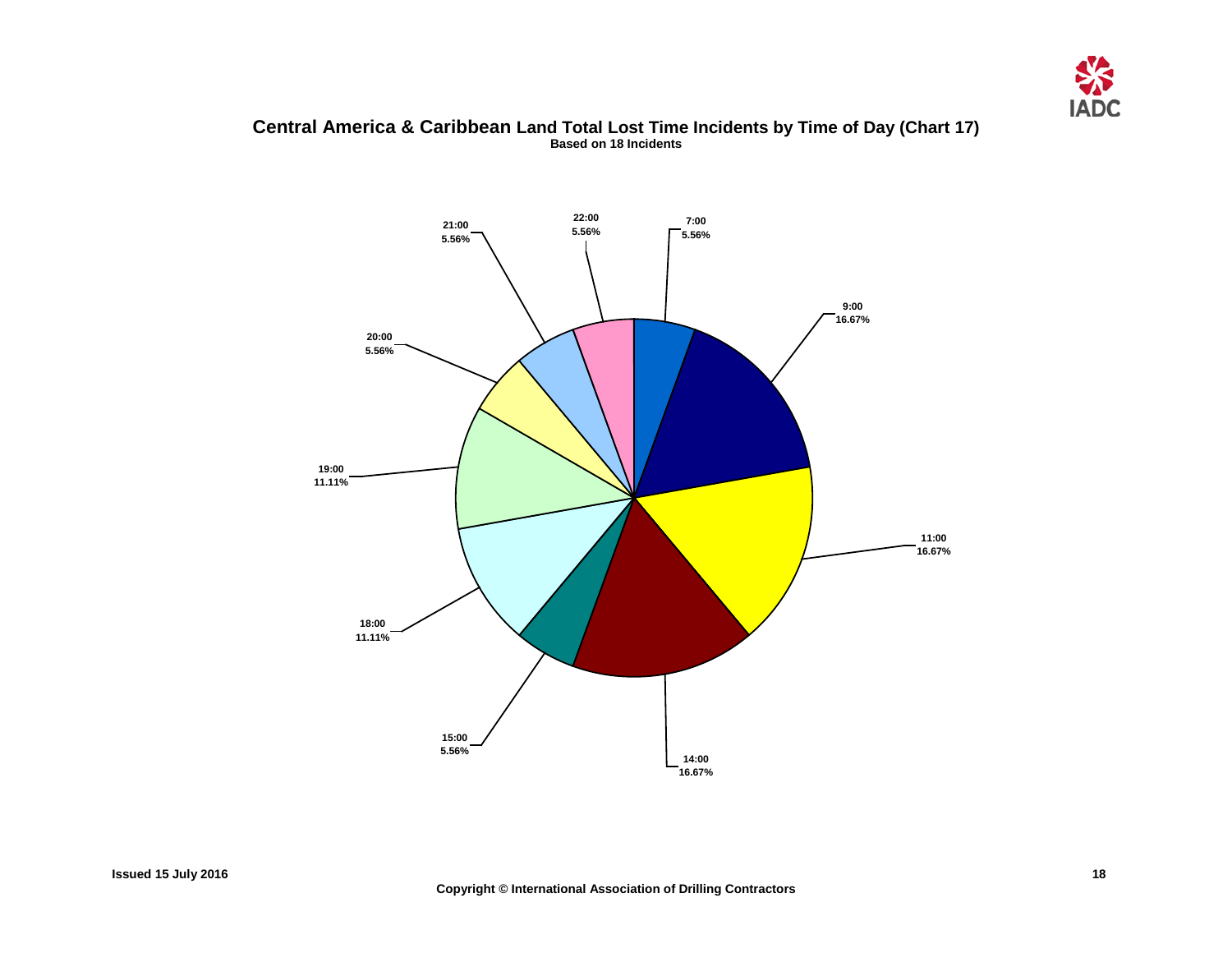

#### <span id="page-20-0"></span>3:00<br>3.33% **3.33% 6:00 3.33% 7:00 3.33% 8:00 6.67% 9:00 13.33% 10:00 3.33% 11:00 13.33% 18:00 6.67% 19:00 6.67% 15:00 6.67% 20:00 3.33% 21:00 3.33% 23:00 22:00 3.33% 3.33% 13:00 3.33% 14:00 16.67%**

#### **Central America & Caribbean Land Total Recordable Incidents by Time of Day (Chart 18) Based on 30 Incidents**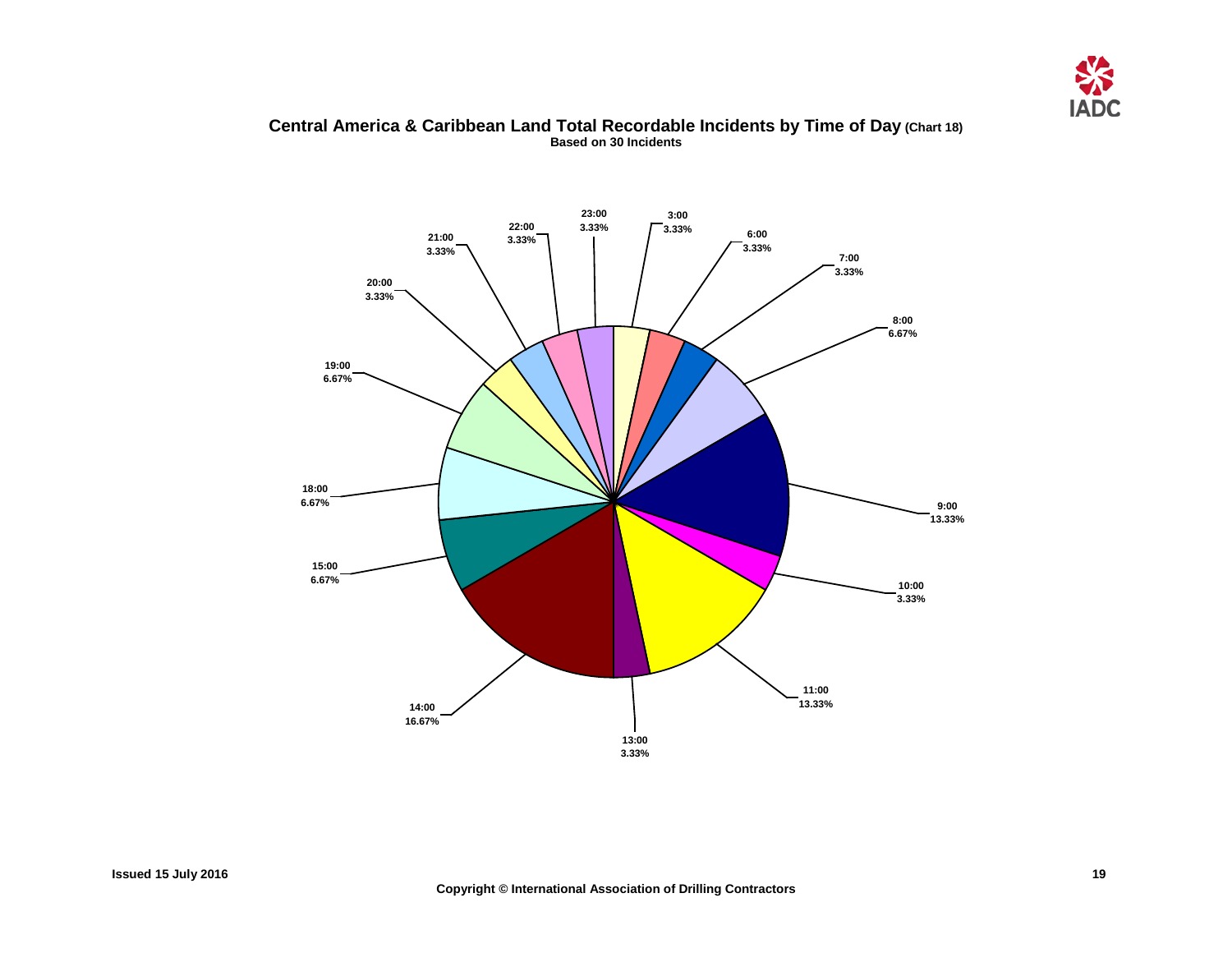![](_page_21_Picture_0.jpeg)

# **18 - 25 5.56% 26 - 35 44.44% 36 - 45 16.67% 46 - 55 11.11% 56 - 65 16.67% 66 & Above 5.56%**

#### **Central America & Caribbean Land Total Lost Time Incidents by Age (Chart 19) Based on 18 Incidents**